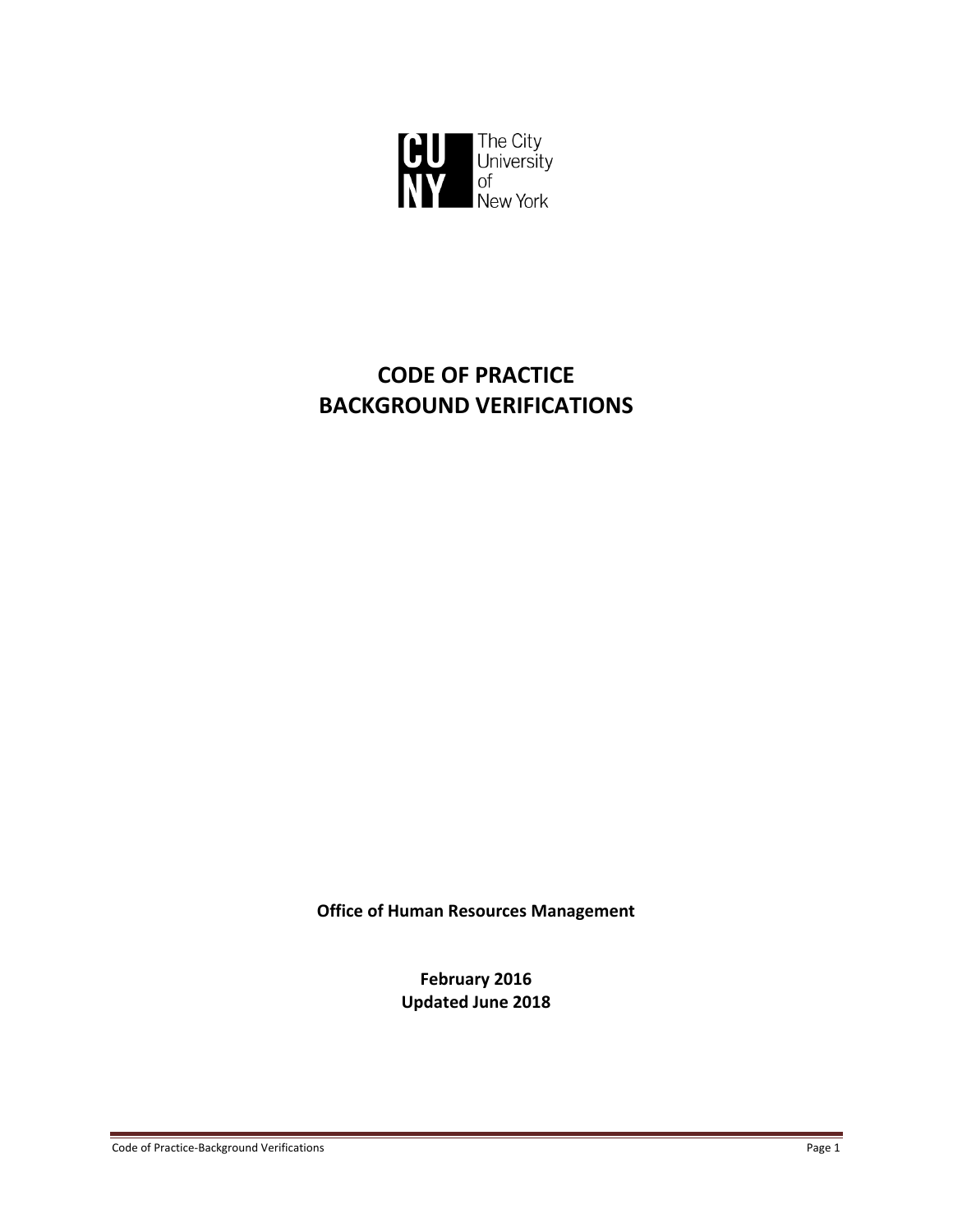# **I. DEFINITIONS**

# **a. BACKGROUND VERIFICATION REQUIREMENT**

The City University of New York and the constituent colleges and units of the University (hereinafter collectively referred to as the "University") are required to recruit, employ, retain, and promote employees in a manner that promotes a safe and secure environment for its students, faculty, staff, and other members of the University community, and that protects the University's assets and resources. In order to verify employability, candidates for employment, and in certain instances current employees, are required to submit to a Background Verification.

# **b. COMPONENTS OF BACKGROUND VERIFICATION**

A background verification may be comprised of one or more of the following checks:

- **Social Security Number Trace:** Verification of social security number (to verify validity and identity and confirmation of official address for tax withholding/reporting purposes.
- **E‐Verify:** Confirmation of employment eligibility.
- **Academic/Education Credentials Confirmation:** Confirmation of academic/education credentials.
- **Research and Scholarly Activity Verification**: Confirmation of stated research and scholarly activities (for Chancellery, Presidents and Staff in the Executive Compensation Plan with responsibilities over academic areas and faculty and research positions).
- **Credential and Licensing Verification:** Confirmation of possession of credential or license required for the position.
- **Employment History Verification:** Confirmation of applicant's pertinent employment history.
- **Professional Reference Check:** Contact with provided references to **r**eview information about the applicant's knowledge, skills, abilities and character. In addition, others who may know the Applicant may be contacted.
- **Criminal History Search:** A criminal history search includes a federal and state criminal history search, a national sex offender search, and an Office of Foreign Assets Control (OFAC) watch list scan, as appropriate.
- **Credit History Report:** A report that may include the following types of information: identification and employment information (*e.g.*, name, birth date, social security number, employer, and spouse's name, employment history, home ownership, income, and previous address), payment history (*e.g.,* accounts with different creditors, showing how much credit has been extended and whether payment was timely, and related matters, such as whether an overdue account was submitted to a collection agency), inquiries (*e.g.*, a record of all creditors who have asked for the candidate's credit history within the past year and a record of individuals or businesses that have asked for the candidate's credit history for employment purposes for the past two years), and public record information (*e.g.*, bankruptcies, foreclosures, or tax liens).
- **Motor Vehicle Report:** A record of the candidate's driving record and driver's license status.
- **Medical Tests and/or Medical Certification:** Physical health certification as qualification for the position.
- **Drug Screening:** Analysis of a urine specimen for controlled substances.
- **Physical Agility, Oral and Written Psychological Screening**: Pre‐employment tests for Campus Peace Officer title.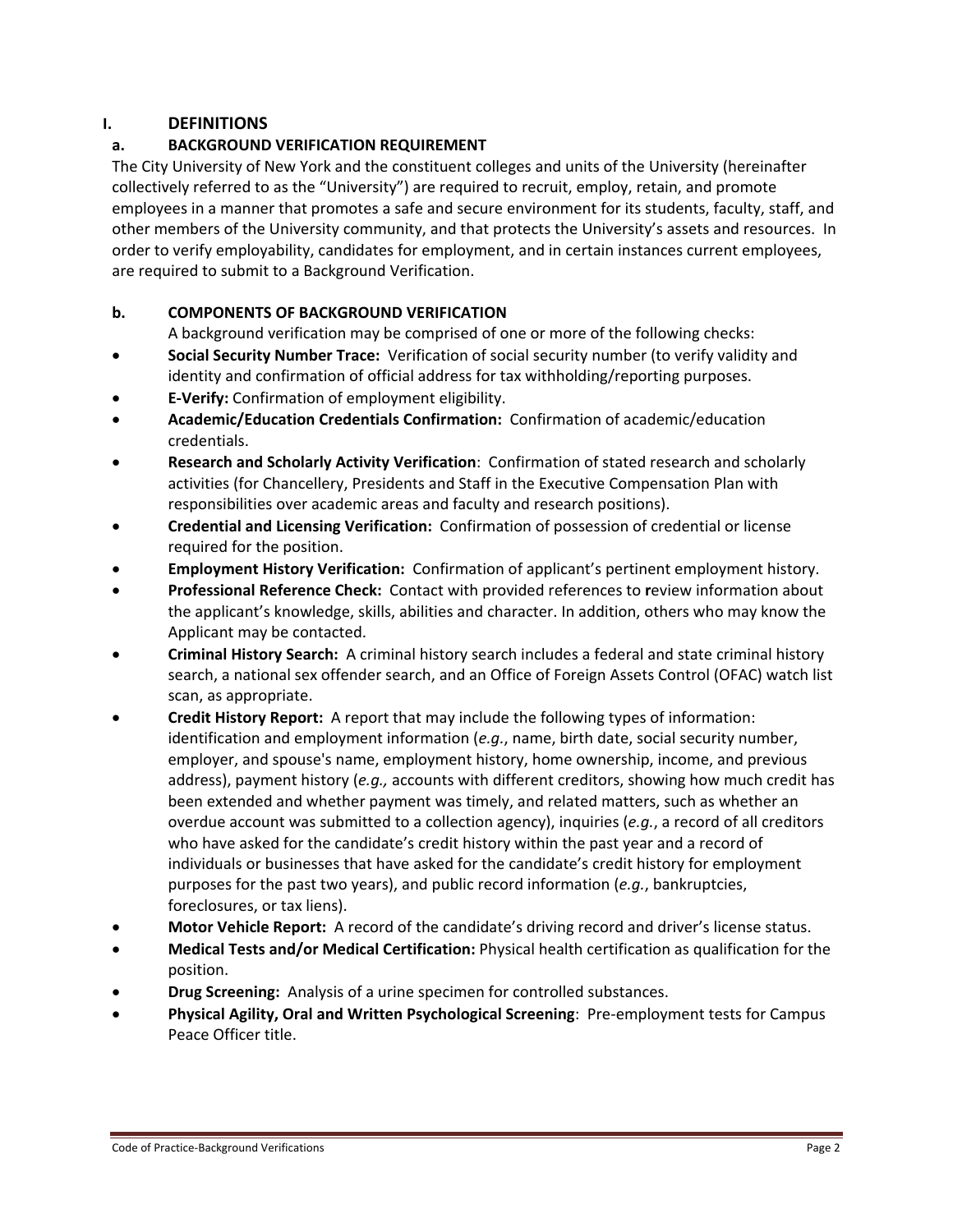## **c. CANDIDATE**

A candidate is an individual to whom a conditional offer of employment has been made.

- The term covers all individuals who are not currently employed by the University.
- ‐ It covers current employees who have received a conditional offer of employment in a classified staff title, or in a position with significant fiscal responsibility.
- It applies to current employees who are scheduled to be appointed or reclassified to positions identified as requiring an enhanced background investigation.
- The term also includes current employees who are scheduled for appointment in an interim or acting title of Assistant Vice President/Dean/Administrator and above in the Executive Compensation Plan.
- ‐ It also applies to current employees scheduled to assume substitute appointments in positions with significant fiscal responsibility, and those assigned teaching or non-teaching duties in programs serving minors.

#### **II. OVERVIEW**

The University will perform background verifications on candidates who have received a conditional offer of employment for full‐time and part‐time employment.

Candidates for whom the University has conducted a background verification within the last 12 months shall not be required to submit to another background verification.

Offers of employment shall be conditional, pending the result of all verifications.

CUNY will comply with all applicable laws related to the use of criminal history in making employment decisions.

#### **III. ROLES AND RESPONSIBILITIES**

#### Hiring Department:

The hiring department will be responsible for performing professional reference checks and research and scholarly activity checks and coordinate its findings with the Office of Human Resources.

#### Human Resources:

College Human Resources will initiate the verifications for all candidates for employment pertaining to

- Employment Eligibility (E‐Verify may be used for this purpose)
- Academic/Educational Credentials Confirmation (DegreeVerify may be used for this purpose)
- Credential and Licensing Verification
- Employment History Verification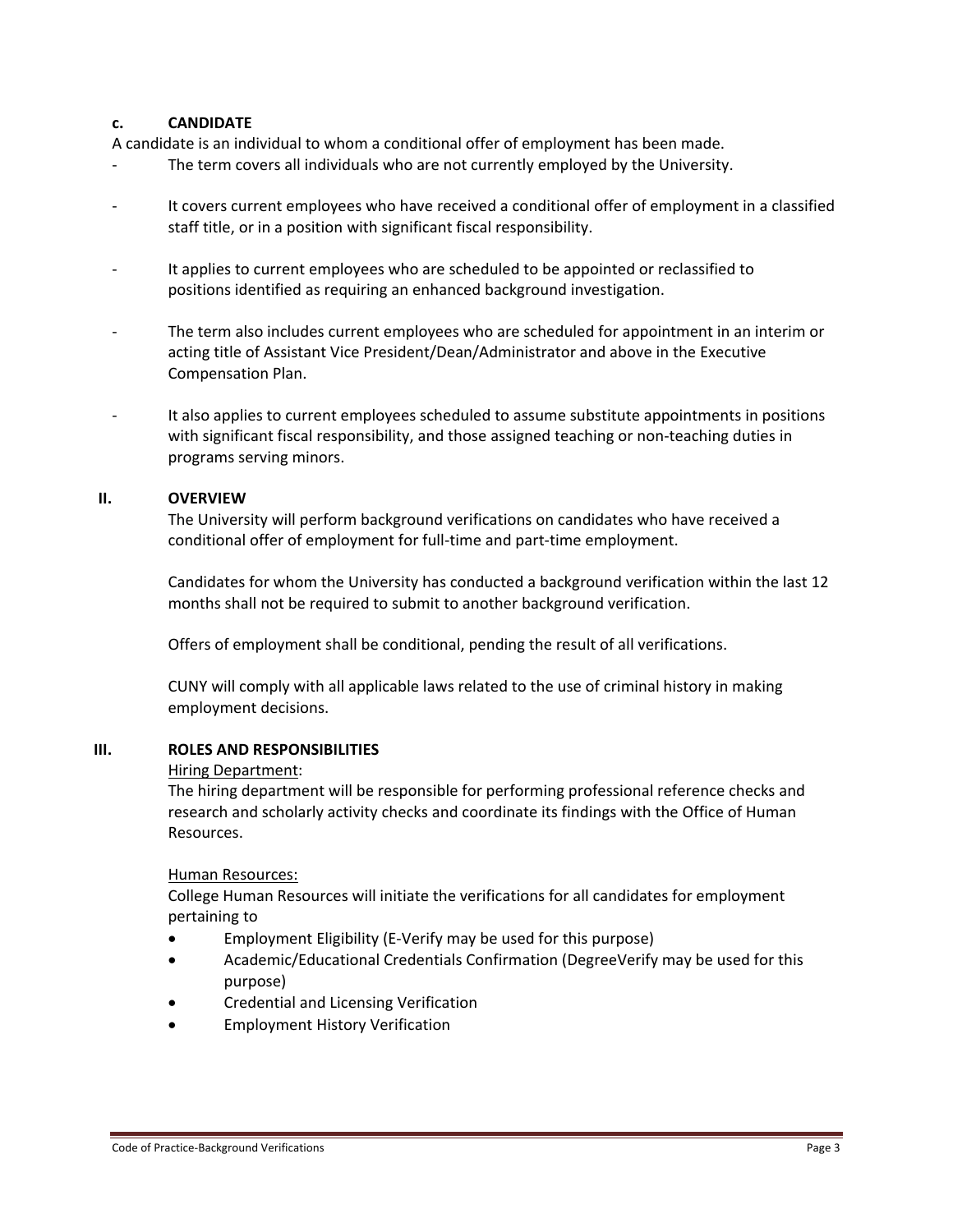### Vendor:

The University will engage a vendor who will provide Social Security Number Trace (Social Security Number and Address verification), criminal history, credit check and motor vehicle reports, as needed.

Currently, the University uses the Department of Criminal Justice Services for fingerprinting and background verification reports for candidates for Classified Civil Service positions and a vendor for drug screening.

# **IV. BACKGROUND VERIFICATION REQUIREMENTS BY TITLE/FUNCTION**

**a) Basic Verification Requirements for All Candidates for Full‐time Employment**

The following verifications are required for all candidates for full‐time employment and will be undertaken by Human Resources, the hiring department, or by the vendor:

- Social Security Number Trace ( may be done by vendor)
- Employment Eligibility (E‐Verify may be used)
- Academic/Educational Credentials Confirmation (DegreeVerify may be used)
- Employment History Verification
- Professional Reference Checks

#### **b) Specific Verification Requirements for Some Candidates for Full‐Time Employment**

In addition, the following verifications are required based upon the candidate's title or function and will be undertaken by Human Resources or the hiring department:

- **Credential and Licensing Verification**: As examples, a candidate selected to serve as an attorney for the University is required to possess a JD degree or the equivalent and be licensed to practice law in New York; a Motor Vehicle Operator must possess a valid driver's license, and a Psychological Counselor must possess a license for mental health counseling.
- **Research and Scholarly Activity Verification:** For Chancellery, Presidents and Staff in the Executive Compensation Plan with responsibilities over academic areas as well as for faculty and research positions, based on the curriculum vitae/resume submitted by the candidate.

# **c) Enhanced Background Verification for Some Candidates with a conditional offer for Full‐Time Employment**

**Criminal History Check:** A criminal history check will be required for

- 1) candidates in Civil Service titles hired from civil service lists or from searches
- 2) candidates for employment in the child care centers
- 3) candidates for coach and assistant coach positions in the Athletics Department
- 4) candidates for positions as Chancellor, Executive Vice Chancellor, Senior Vice Chancellor, Vice Chancellor, Associate Vice Chancellor, President, Senior Vice President, Vice President and Assistant Vice President/Dean/Administrator
- 5) candidates for positions with significant fiscal responsibility and/or authority to commit financial resources of the University, including but not limited to, execution or approval of financial transactions
- 6) candidates for positions that are involved in handling of the receipt of or disbursement of funds. This may include but is not limited to staff in the college bursar's offices and the University Treasurer's office.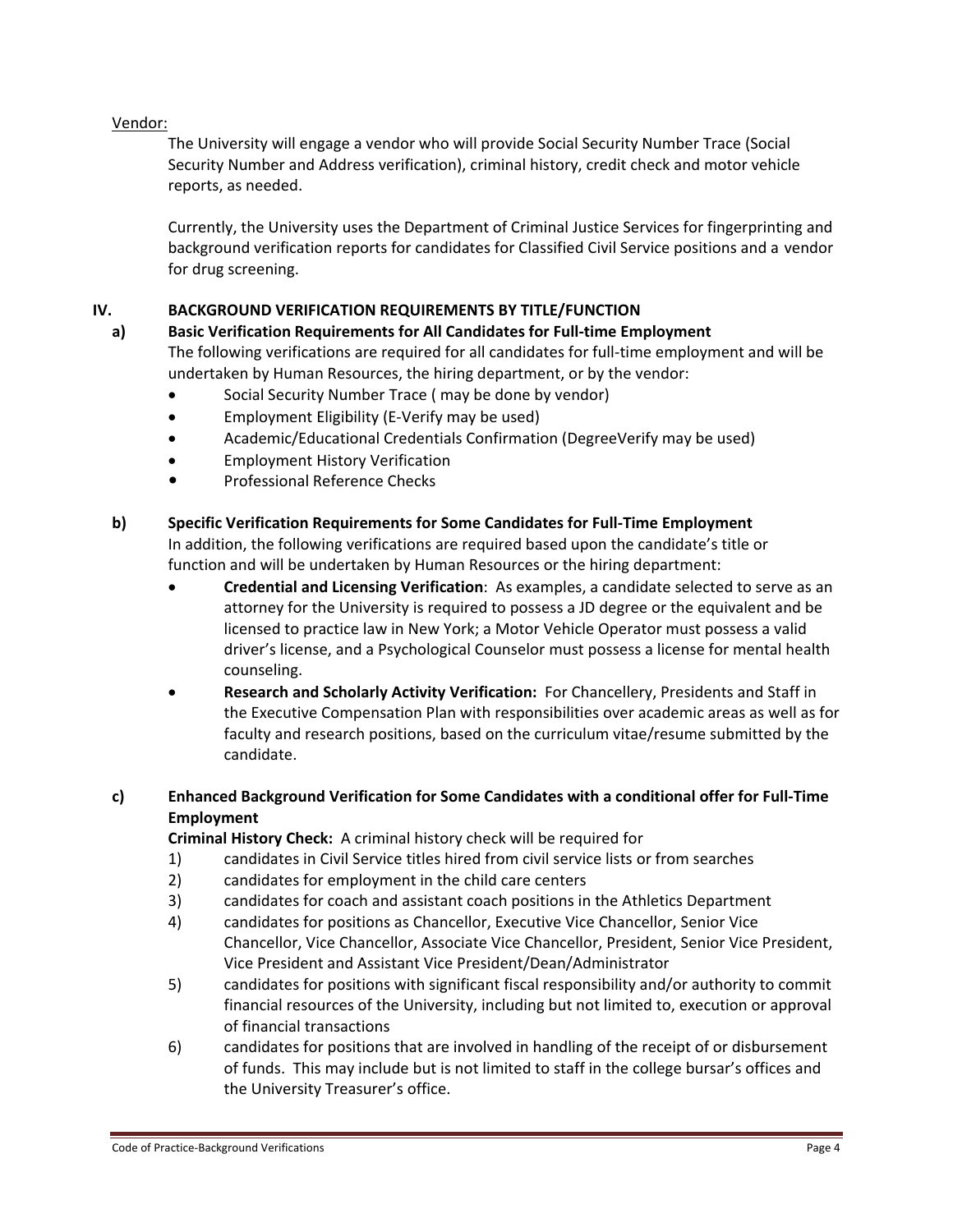7) candidates for positions with teaching or non‐teaching duties in programs serving minors**<sup>1</sup>**

For candidates for positions in #1, the College conducts the criminal history check using fingerprinting in accordance with the CUNY Civil Service regulations, and for candidates in #2, the College conducts the criminal history check using fingerprinting, in accordance with the New York City Health Code and other legal mandates. The reports are limited to New York State.

For candidates for positions described in #3, # 6 and #7, the College will utilize a contracted vendor to conduct the criminal history check using national databases.

**Credit History Check**: A credit history check is required for candidates for positions with significant fiscal responsibility and /or authority to commit financial resources of the University, including but not limited to execution or approval of financial agreements and transactions valued at \$10,000 or more. These titles include Chancellor, Executive Vice Chancellor, Senior Vice Chancellor, Vice Chancellor, Associate Vice Chancellor, University Dean/Administrator, President, Senior Vice President, Vice President, Assistant Vice President/Dean/Administrator, and any other titles/positions, as identified.

**Motor Vehicle Report:** A record of the candidate's driving record and driver's license status is required for positions requiring a valid driver's license and for any candidate who will be routinely driving a University‐owned vehicle, such as some members of the Executive Compensation Plan, some members of the Classified Managerial Staff, persons in the Campus Peace Officer, Campus Public Safety Sergeant, Campus Security Assistant and Motor Vehicle Operator titles and persons appointed in the coach and assistant coach titles.

**Medical Tests:** Individuals in the titles of Campus Peace Officer, Campus Security Assistant and Motor Vehicle Operator are required to undergo medical tests to ensure that they are qualified for the position.

**Medical Certification:** Individuals in the titles of Custodial Assistants and Laborers are required to provide a medical certification from a licensed physician to ensure that they are qualified for the position.

**Drug Screening:** Individuals in the titles of Campus Public Safety Sergeant, Campus Security Assistant, Campus Peace Officer, Motor Vehicle Operator and positions requiring a CDL, Class A and B are required to undergo a pre-employment drug screening.

# **d) Basic Verification Requirements for All Candidates for Part‐Time/Hourly Employment**

The following verifications are required for all part‐time/hourly employees and will be conducted by Human Resources, the hiring department or by the vendor:

- Social Security Number Trace ( may be done by vendor)
- Employment Eligibility (E‐Verify may be used)
- Academic/Educational Credentials Confirmation (DegreeVerify may be used)
- Employment History Verification

 $1$  Persons who have been fingerprinted in their current position, outside the University, may be exempt from a criminal history check.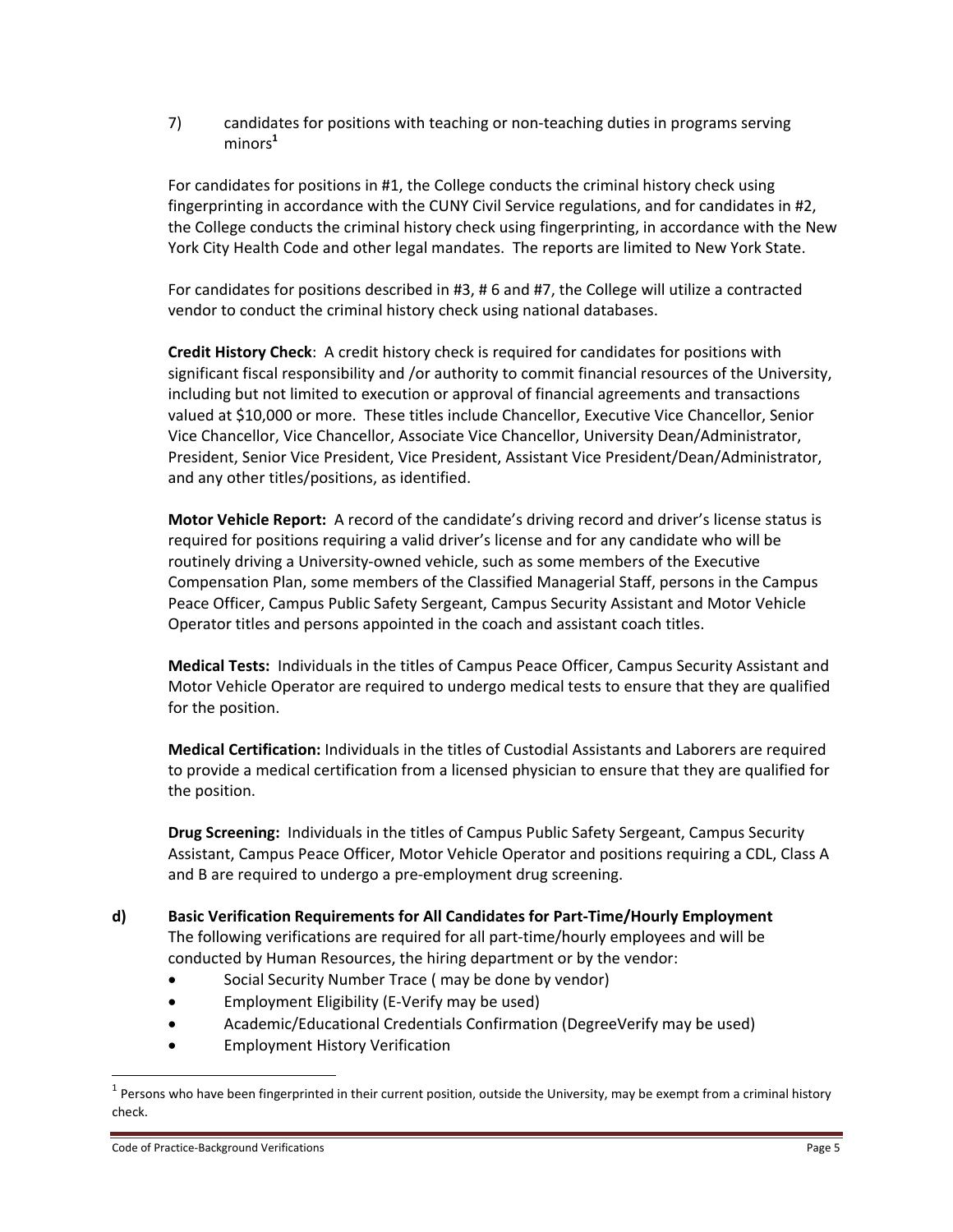- **•** Professional Reference Checks
- **e) Specific Verification Requirements for Some Candidates for Part‐Time/Hourly Employment** In addition, the following verification is required based upon the candidate's title or function and will be undertaken by Human Resources or the hiring department:
	- **Credential and Licensing Verification,** if required for the title or function. Examples include Classified titles such as the High Pressure Plant Tender, Stationary Engineer.

# **f) Enhanced Background Investigation for Some Candidates with a conditional offer for Part‐ Time Employment**

**Criminal History Check:** A criminal history search will be required for

- 1) part‐time civil service candidates, except for college assistants who are full‐time students at the same college and who may be excused **<sup>2</sup>**
- 2) candidates for employment in the child care centers
- 3) candidates for coach and assistant coach positions in the Athletics Department
- 4) candidates for positions with significant fiscal responsibility and /or authority to commit financial resources of the University, including but not limited to, execution or approval of financial transactions
- 5) candidates for positions that are involved in handling of the receipt of or disbursement of funds. This may include but is not limited to staff in the college bursar's offices and the University Treasurer's office.
- 6) for candidates for teaching or non‐teaching duties in programs serving minors**<sup>3</sup>**

For candidates for positions in #1 and #2 above, the College conducts the criminal history check using fingerprinting, in compliance with Civil Service regulations. The reports are limited to New York State.

For candidates for positions described in #3, #5 and #6, the College will utilize a contracted vendor to conduct the criminal history check using national databases.

# **Credit History Check:**

A credit history check is required for candidates for positions with significant fiscal responsibility and /or authority to commit financial resources of the University, including but not limited to execution or approval of financial agreements and transactions valued at \$10,000 or more.

**Motor Vehicle Report:** A check of the candidate's current status of the driving license and driving history is required for positions requiring a valid driver's license and for any candidate

 $2$  Colleges are reminded that they should review the duties assigned to College Assistants who are full-time students and Student Aides to determine whether the assignment is appropriate to a student. CUNY Civil Service Regulations – Section 3.1.3: Applications for Eligibility Determination **(g)** states that all employees in the classified service regardless of number of hours worked shall be fingerprinted the first time the employee is placed on a CUNY payroll, except for student aides and for full-time students in the same college, who are employed as college assistants and who the College Appointing Officer, **based on duties, wishes to excuse from this requirement.** Exceptions for other student aides or college assistants require the approval of the Director. A fee for fingerprinting will be assessed, as provided for in policies of the Vice Chancellor. This exception for full-time student College Assistants is not necessarily universal; it may depend on the employee's assignment, in which duties and tasks include sensitive access to personnel information, IT resources, and finances.

 $3$  Persons who have been fingerprinted in their current position, outside the University, may be exempt from a criminal history check.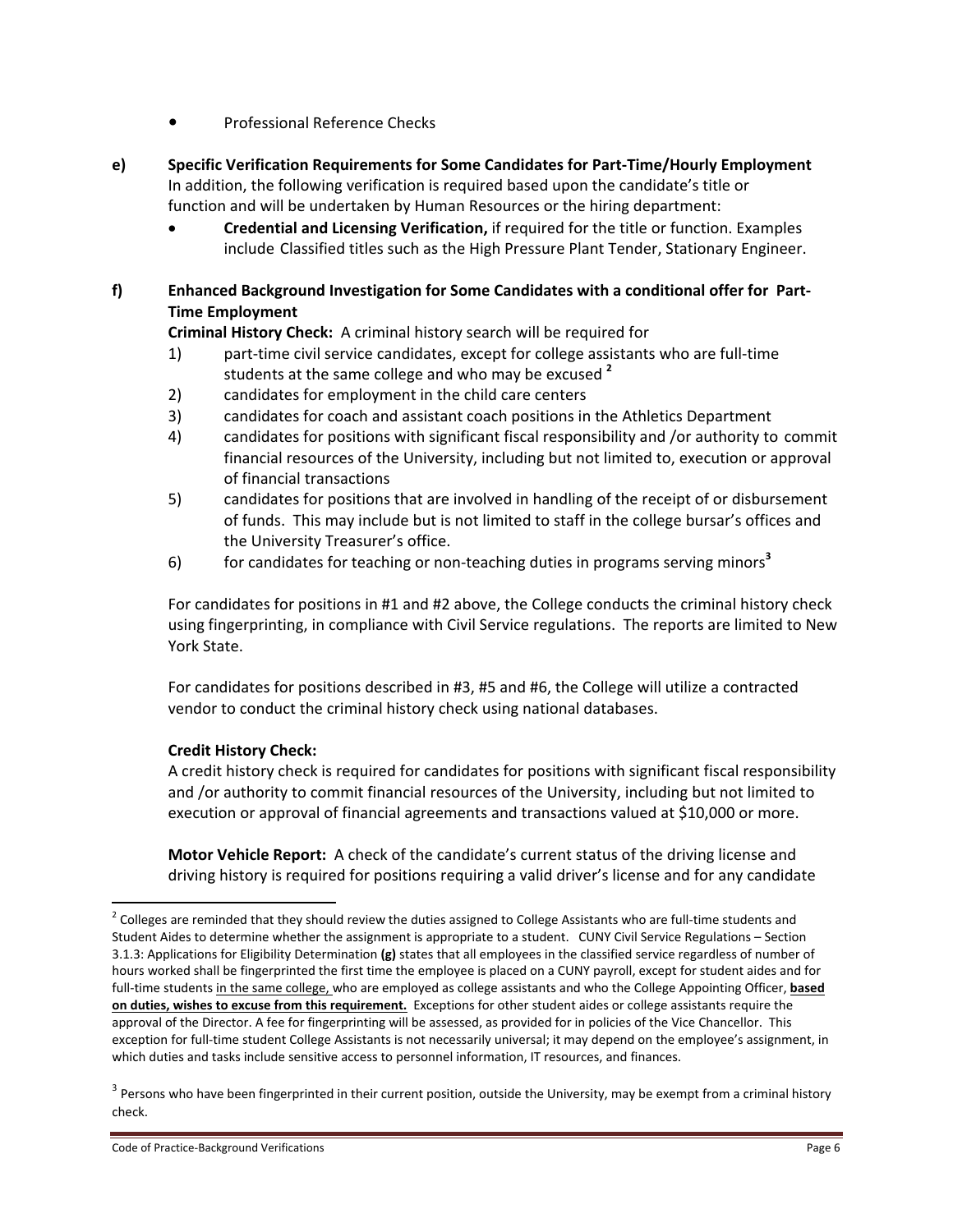who will be routinely driving a University-owned vehicle, such as part-time coach and part-time assistant coach.

**Medical Certification:** Positions in the titles of hourly Custodial Assistants will be required to provide a medical certification from a licensed physician.

**Drug Screening:** Positions in the titles of hourly Campus Security Assistants require a pre‐ employment drug screening.

#### **V. Maintenance of Background Verification Reports**

Authorization forms for background investigations shall be placed in the personnel file of the employee and maintained in accordance with University's Record Retention Guidelines.

Background verification reports shall be delivered directly to the Office of Human Resources by the Vendor. The report will remain with Office of Human Resources until the determination on employment eligibility has been made and then stored separately from any employee personnel files, as a confidential file. Copies or content of background verification reports may not be shared with the hiring department.

Except as may be required by law, the Office of Human Resources shall not release the background reports to any person.

#### **IMPLEMENTATION OF BACKGROUND VERIFICATION**

#### **Requirements and Process for Conducting Enhanced Background Verifications**

- 1) Conditional offers of employment (job offer letters) for all positions will include the following statement: *"This offer of employment is conditional upon satisfactory completion of all verifications including but not limited to confirmation of academic and professional credentials, necessary employment and background checks, fiscal ability and the approval by the CUNY Board of Trustees".*
- 2) No background verification will be conducted without the prior written consent of the candidate. Refusal to consent to the background investigation will eliminate that candidate from further consideration for employment.
- 3) The candidate will submit confidential background information (criminal history) using the CUNY Employment Application – Part 2. This form will be submitted to the Director of Human Resources.
- 4) For individuals who will be subject to the enhanced background criminal history verification, HR will follow the process for initiating the background verification through the vendor agency.
- 5) Any adverse information about criminal convictions in the CUNY Employment Application Form Part 2 and, if applicable, the criminal background report will be discussed with the Chief Diversity Officer, Legal Counsel and Labor Designee, as appropriate and before any adverse action is taken, the Office of the General Counsel should be consulted.
- 6) Before any adverse action is taken, CUNY will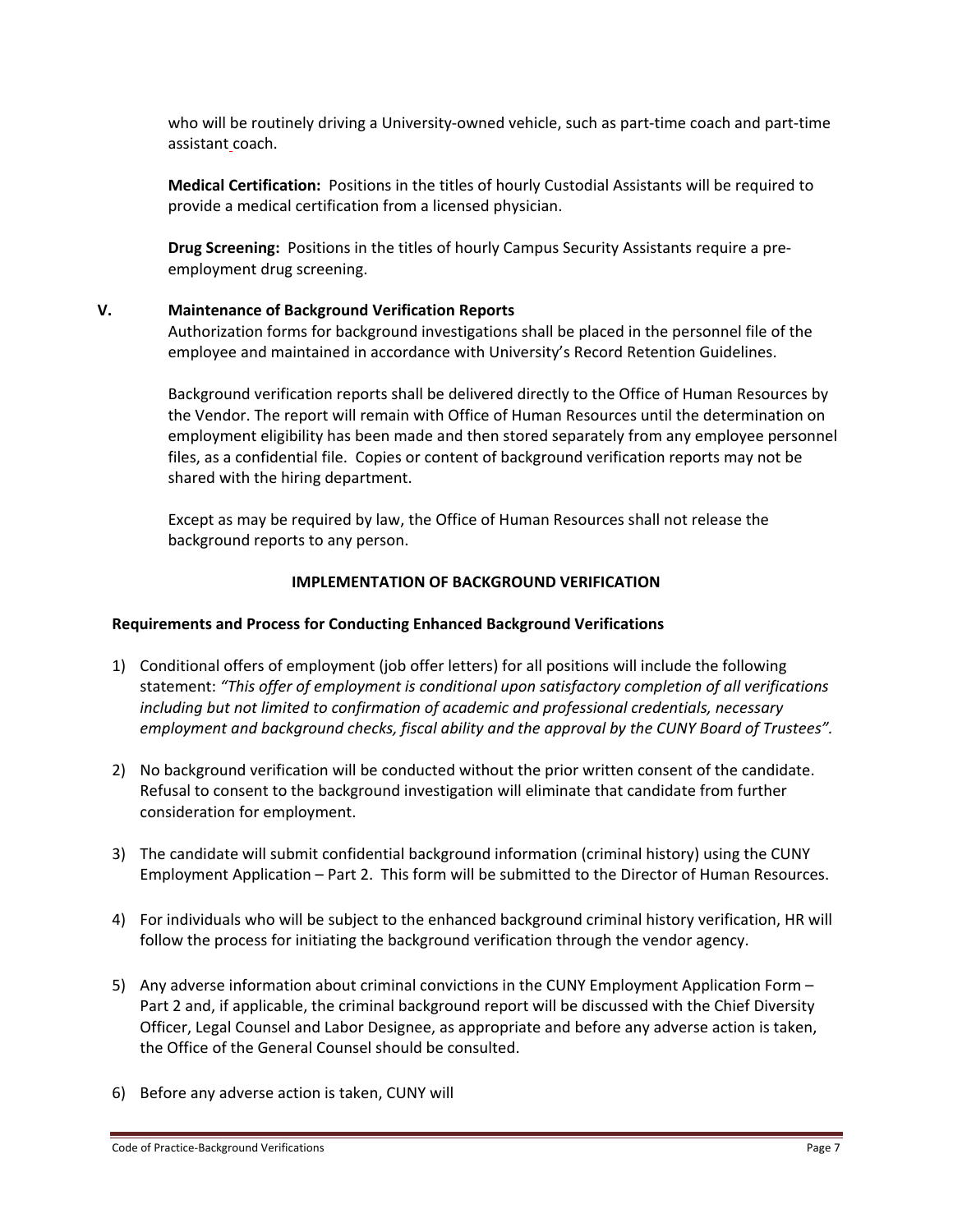furnish a written copy of the criminal history inquiry to the candidate

Using the CUNY Fair Chance Act Notice of Criminal History Review – Article 23-A Evaluation Form, provide a written analysis of the Corrections Law Article 23‐A factors to the candidate, together with supporting documents which formed the basis for an adverse action and reasons for the adverse action; and

after providing the candidate with the required documentation, allow him or her at least three business days to respond and, during that time, hold the position open for the candidate.

7) For titles for which a credit history check is being initiated:

Pursuant to federal and state law, before the Director of Human Resources obtains a consumer history report, he or she must provide the candidate with a Disclosure Statement, notifying the candidate that the College intends to obtain a consumer report on the individual for employment purposes. The "Summary of Your Rights Under the Fair Credit Reporting Act" and a copy of Article 23‐A of the New York State Corrections Law must be attached to the Disclosure Statement. The Director of Human Resources must also obtain the candidate's written authorization to obtain the report.<sup>4</sup>

Before the consumer reporting agency provides the report to the college, the Director of Human Resources must certify to the consumer reporting agency that it is in compliance with the terms of the Fair Credit Reporting Act. A Certification to Investigative Consumer Reporting Agency form will be used for this purpose<sup>5</sup>.

The reports from the consumer reporting agency will be received by the HR Director. If the background report reveals adverse information, then the HR Director will review the report with the College Counsel and College Public Safety Director, as necessary. If the adverse information is such that will result in the withdrawal of the conditional offer of employment, the HR Director is required to consult with the College Counsel and the College Counsel is strongly encouraged to consult with the Office of General Counsel, prior to such decision.

- 8) If the candidate is a current employee and the background investigation report reveals adverse information that not only supports the withdrawal of the conditional offer of employment, but also suggests that discipline in his/her current employment is warranted, such discipline shall be handled pursuant to applicable University policies and/or collectively‐bargained procedures.
- 9) Discovery, at any time, of false, incomplete, or misleading information on a resume, application, or any other official document or in statements made during an interview, may result in disqualification for and/or termination of employment, subject to any applicable disciplinary procedures.

## **Guidelines for Determining Employment Eligibility for Applicants with Criminal History**  In accordance with Article 23‐A of the New York State Corrections Law, the following factors shall be considered concerning previous criminal convictions:

 $^4$  Forms will be supplied by the vendor and vetted by OGC  $^5$  Form will be supplied by the vendor and vetted by OGC

Code of Practice-Background Verifications Page 8